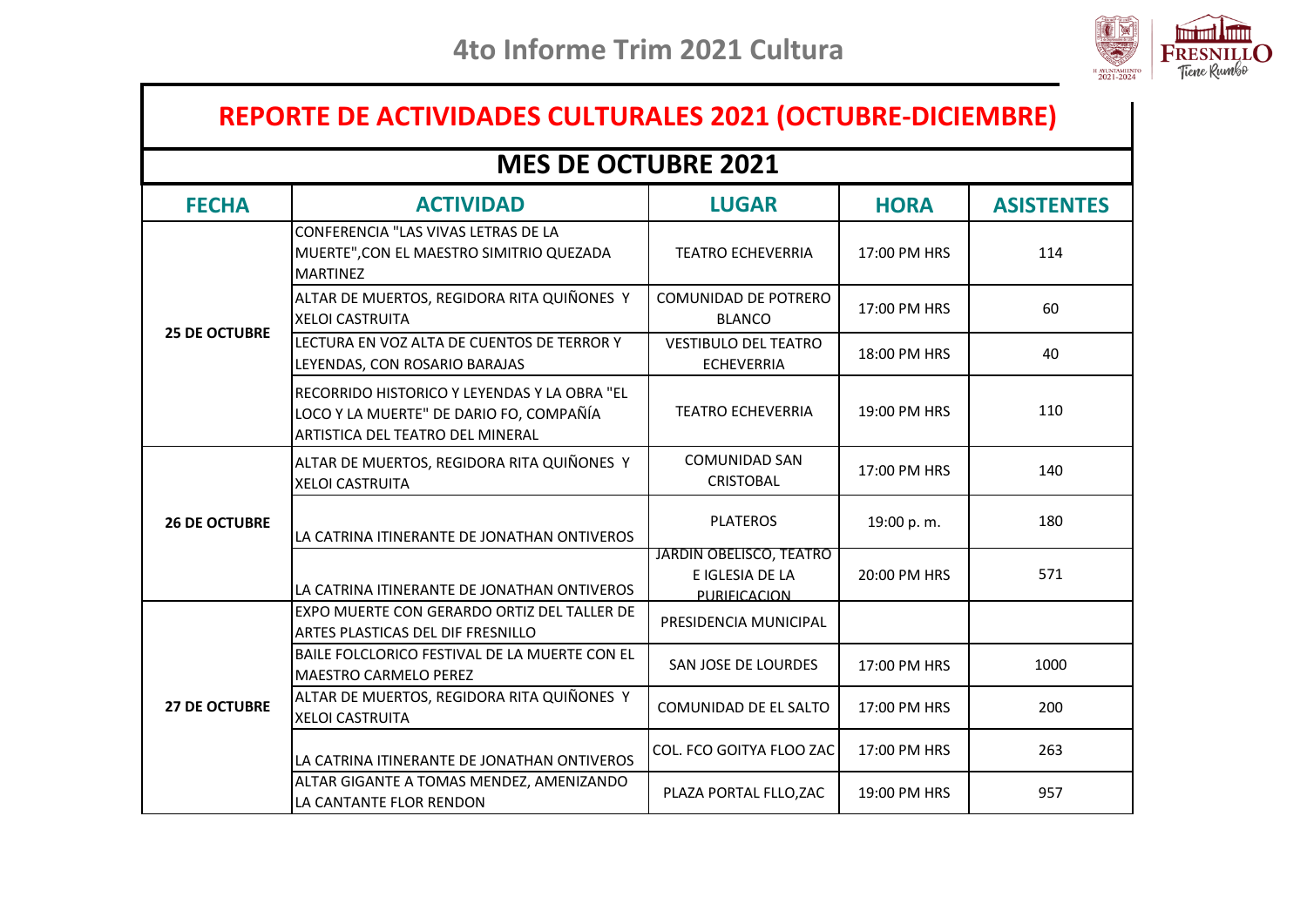|                      |                                                                                                                                                           | <b>TOTAL MES</b>                                                     |                                                | 47762  |
|----------------------|-----------------------------------------------------------------------------------------------------------------------------------------------------------|----------------------------------------------------------------------|------------------------------------------------|--------|
|                      | ARTISTICA DEL TEATRO DEL MINERAL                                                                                                                          |                                                                      | 21:00 PM HRS                                   |        |
| <b>31 DE OCTUBRE</b> | RECORRIDO HISTORICO DE LEYENDAS,<br>DEPARTAMENTO DE PANTEONES COMPAÑÍA                                                                                    | PANTEON SANTA TERESA                                                 | 19:00 PM HRS<br>20:00 PM HRS Y                 | 730    |
|                      | CONCIERTO DE DIA DE MUERTOS CON LA BANDA<br>SINFONICA MUNICIPAL DEL MAESTRO FRANCISCO<br><b>VANEGAS</b>                                                   | <b>TEATRO ECHEVERRIA</b>                                             | 18:00 PM HRS                                   | 245    |
| <b>30 DE OCTUBRE</b> | RECORRIDO DE EXPOSICIONES POR DIVERSAS AREAS<br>DEL GOBIERNO MUNICIPAL                                                                                    | JARDIN OBELISCO, JARDIN<br>MADERO, AV. HUICOT,<br>JARDIN DE LA MADRE | 20:00 PM HRS                                   | 40,000 |
|                      | RECORRIDO HISTORICO DE LEYENDAS,<br>DEPARTAMENTO DE PANTEONES COMPAÑÍA<br>ARTISTICA DEL TEATRO DEL MINERAL                                                | PANTEON SANTA TERESA                                                 | 19:00 PM HRS<br>20:00 PM HRS Y<br>21:00 PM HRS | 700    |
|                      | CONCIERTO MULTIDICIPLINARIO "CUANDO TE TOCA<br>AUNQUE TE AFINES 2021"CENTRO DE INICIACION<br>MUSICAL CLEMENTINA MAUREL, DIRECTORA PAOLA<br><b>PACHECO</b> | <b>TEATRO ECHEVERRIA</b>                                             | 13:00 PM HRS                                   | 310    |
|                      | BAILE FOLCLORICO FESTIVAL DE LA MUERTE CON EL<br><b>MAESTRO CARMELO PEREZ</b>                                                                             | <b>TEATRO ECHEVERRIA</b>                                             | 19:30 PM HRS                                   | 200    |
|                      | MORGUE, PRIMERA MUESTRA INTERNACIONAL DE<br>CORTOMETRAJES DE TERROR FRESNILLO 2021                                                                        | SAN JOSE DE LOURDES                                                  | 17:00 PM HRS                                   | 800    |
| <b>29 DE OCTUBRE</b> | TAPETE MONUMENTAL DE MUERTOS, (UNID<br>FRESNILLO)                                                                                                         | AV. HUICOT                                                           | 18:30 PM HRS                                   | 800    |
|                      | ALTAR DE MUERTOS, REGIDORA RITA QUIÑONES Y<br><b>XELOI CASTRUITA</b>                                                                                      | MEXICO NUEVO                                                         | 17:00 PM HRS                                   | 70     |
|                      | TOUR FOTOGRAFICO A CARGO DE ANDRES RIVAS                                                                                                                  | PANTEON SANTA TERESA                                                 | 17:00 PM HRS                                   | 252    |
| <b>28 DE OCTUBRE</b> | TRANSMISION DE LA PELICULA "LOS<br>OTROS"CINECLUB CON ROSARIO BARAJAS                                                                                     | <b>FOYER DEL TEATRO</b><br><b>ECHEVERRIA</b>                         | 18:00 PM HRS                                   | 20     |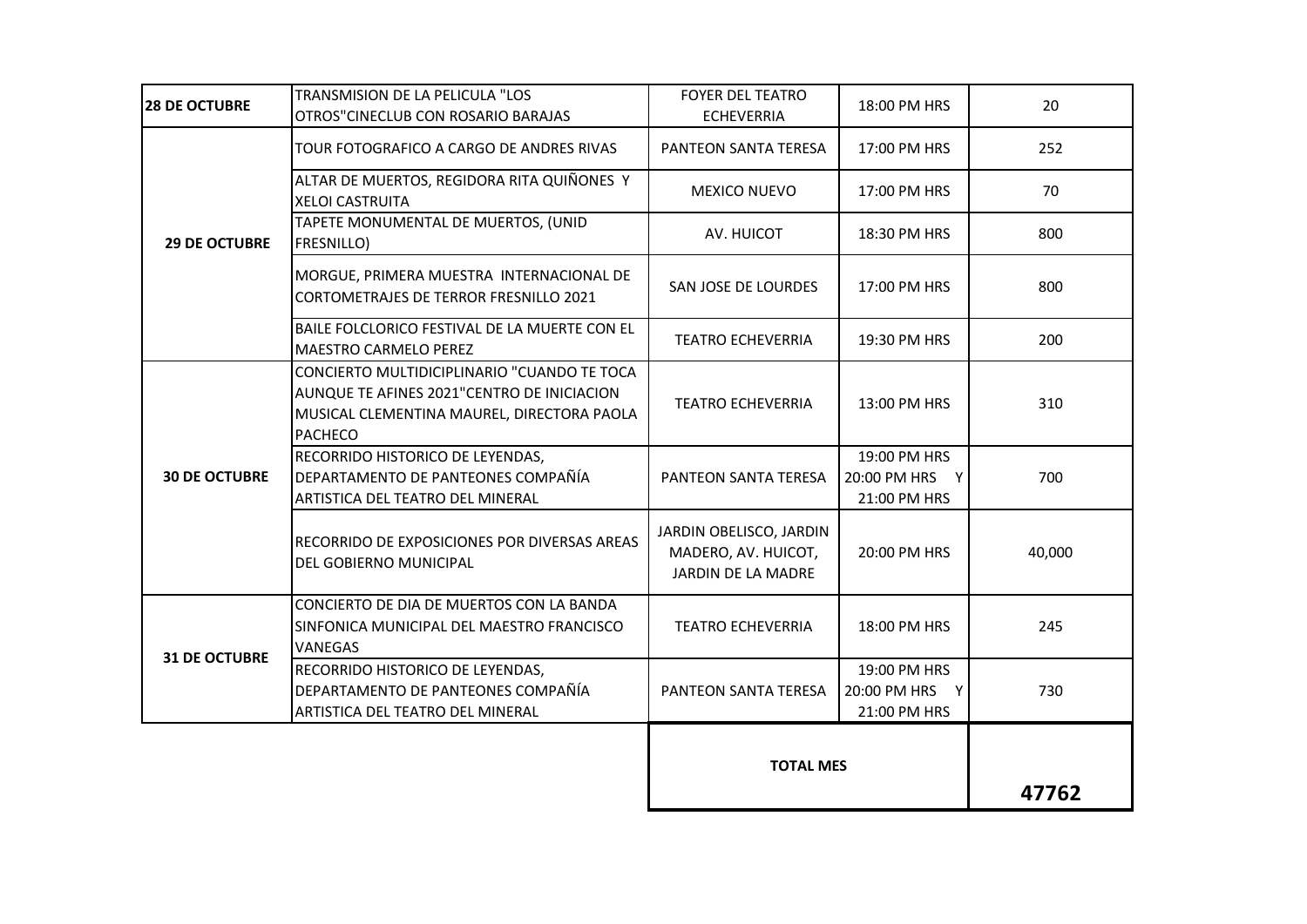| <b>MES DE NOVIEMBRE 2021</b> |                                                                                                                           |                                                      |              |                   |
|------------------------------|---------------------------------------------------------------------------------------------------------------------------|------------------------------------------------------|--------------|-------------------|
| <b>FECHA</b>                 | <b>ACTIVIDAD</b>                                                                                                          | <b>LUGAR</b>                                         | <b>HORA</b>  | <b>ASISTENTES</b> |
|                              | DESFILE DIA DE MUERTOS EN COORDINACION CON<br>EL INSTITUTO DE LA JUVENTUD FRESNILLENSE                                    | PRINCIPALES CALLES DEL<br><b>CENTRO DE FRESNILLO</b> | 17:00 PM HRS | 8100              |
| <b>1 DE NOVIEMBRE</b>        | LECTURA EN VOZ ALTA DE CUENTOS DE TERROR Y<br>LEYENDAS, CON ROSARIO BARAJAS                                               | <b>VESTIBULO DEL TEATRO</b><br><b>ECHEVERRIA</b>     | 18:00 PM HRS | 23                |
|                              | RECORRIDO DE LEYENDAS COMPAÑÍA ARTISTICA DEL<br><b>TEATRO DEL MINERAL</b>                                                 | PASAJE PEATONAL                                      | 19:00 PM HRS | 289               |
|                              | NOCHE DE LEYENDAS EN COORDINACION CON LA<br><b>UAD FRESNILOO</b>                                                          | <b>JARDIN MADERO</b>                                 | 20:00 PM HRS | 1018              |
| <b>2 DE NOVIEMBRE</b>        | DESFILE Y CONCURSO DE DISFRACES EN LA<br><b>COMUNIDAD DE PLATEROS</b>                                                     | PLATEROS, FRESNILLO                                  | 18:00 PM HRS | 1450              |
| <b>3 DE NOVIEMBRE</b>        | CONFERENCIA "APRENDER A DECIR ADIOS A<br>NUESTROS SERES QUERIDOS " CON EL MASTRO EN<br>TANATOLOGIA OSWALDO ALVAREZ CRESPO | <b>TEATRO ECHEVERRIA</b>                             | 10:00 AM HRS | 60                |
|                              | CONFERENCIA "ACOMPAÑAMIENTO EN EL PROCESO<br>DE DUELO" CON LA MAESTRA EN TANATOLOGIA<br>MARICELA GARCIA MENDIOLA          | <b>TEATRO ECHEVERRIA</b>                             | 12:00 AM HRS | 60                |
|                              | CONCURSO DE CALAVERAS LITERARIAS EN<br>COORDINACION CON BOBLIOTECA                                                        | <b>BIBLIOTECA GENARO</b><br><b>GARCIA</b>            | 12:00 AM HRS | 29                |
|                              | PROYECCION DE LA PELICULA "LA LEYENDA DE LAS<br><b>MOMIAS DE GUANAJUATO"</b>                                              | PANTEON SANTA TERESA                                 | 18:30 PM HRS | 90                |
|                              | PROYECCION DE LA PELICULA "EL CONJURO"                                                                                    | <b>PANTEON SANTA TERESA</b>                          | 20:30 PM HRS | 115               |
|                              | BAILE DE DIA DE MUERTOS CON EL GRUPO POWER<br><b>DANCE</b>                                                                | <b>TEATRO ECHEVERRIA</b>                             | 20:00 PM HRS | 70                |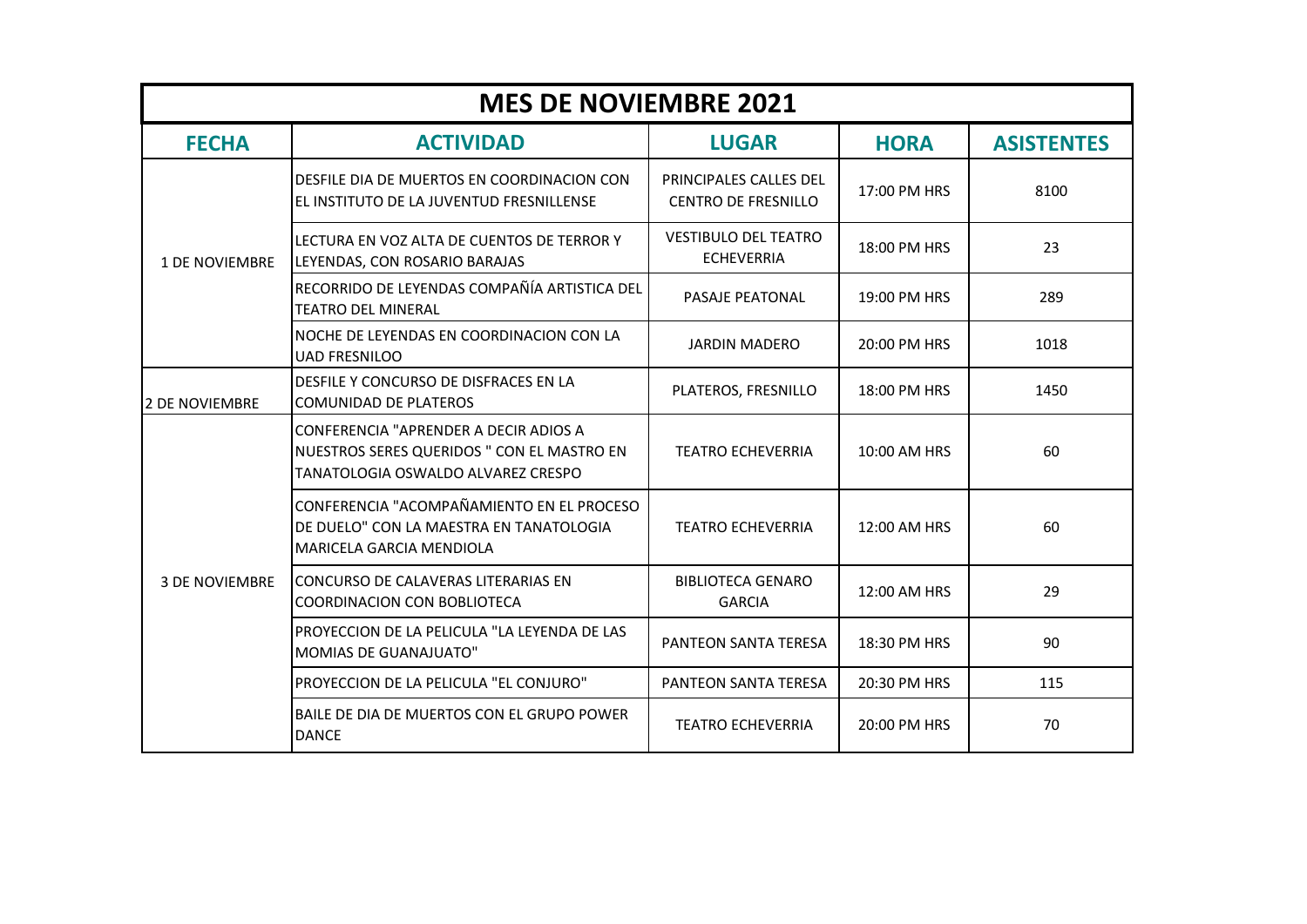| <b>4 DE NOVIEMBRE</b>  | PROYECCION DE LA PELICULA "EL BEBE DE<br>ROSEMARY" CINECLUB A CARGO DE ROSARIO<br><b>BARAJAS</b>                                    | <b>FOYER DEL TEATRO</b><br><b>ECHEVERRIA</b>     | 18:00 PM HRS | 45  |
|------------------------|-------------------------------------------------------------------------------------------------------------------------------------|--------------------------------------------------|--------------|-----|
|                        | OBRA DE TEATRO "EL FANDANGO DE LOS MUERTOS"<br>COMPAÑÍA ARTISTICA DE TEATRO DEL MINERAL                                             | <b>TEATRO ECHEVERRIA</b>                         | 20:00 PM HRS | 120 |
| <b>5 DE NOVIEMBRE</b>  | FANTASMAGORIA PRESENTA: MORGUE 1ER<br>MUESTRA INTERNACIONAL DE CORTOMETRAJE DE<br>TERROS FRESNILLO 2021. PLUR LIVE                  | <b>TEATRO ECHEVERRIA</b>                         | 19:30 PM HRS | 100 |
|                        | TRIBUTO ENIGMATICO A MICHAEL JACKSON, POR EL<br>ESTUDIO DE DANZA ENIGMA                                                             | <b>TEATRO ECHEVERRIA</b>                         | 18:00 PM HRS | 200 |
|                        | BALLET FOLCLORICO DE FRESNILLO "LA MUERTE ES<br>UN JUEGO"                                                                           | <b>TEATRO ECHEVERRIA</b>                         | 19:00 PM HRS | 260 |
| <b>6 DE NOVIEMBRE</b>  | RECORRIDO HISTORICO Y DE LEYENDAS Y LA OBRA DE<br>TEATRO " LA DESPEDIDA DE LOS ANGELES"<br>COMPAÑÍA ARTISTICA DE TEATRO DEL MINERAL | <b>TEATRO ECHEVERRIA</b>                         | 20:00 PM HRS | 123 |
|                        | OBRA DE TEATRO "EL CATRIN" COMPAÑÍA ARTISTICA<br><b>GRIZ TORRENA</b>                                                                | <b>TEATRO ECHEVERRIA</b>                         | 17:00 PM HRS | 140 |
| <b>7 DE NOVIEMBRE</b>  | BAILE A CARGO DE EL GRUPO LAS MUSAS DE LA<br>NATURALEZA "LA MUERTE ESTA SENTADA JUNTO A<br>MI''                                     | RINCONADA DE LA<br>PURIFICACION                  | 18:00 PM HRS | 320 |
|                        | LECTURA EN VOZ ALTA DE CUENTOS DE TERROR Y<br>LEYENDAS, CON ROSARIO BARAJAS                                                         | <b>VESTIBULO DEL TEATRO</b><br><b>ECHEVERRIA</b> | 18:00 PM HRS | 15  |
| <b>8 DE NOVIEMBRE</b>  | CONCIERTO MUSICAL "CANTANDOLE A LA MUERTE"<br>A CARGO DEL TALLER DE MUSICA<br>LATINOAMERICANA DEL MAESTRO HUGO JIMENEZ              | <b>TEATRO ECHEVERRIA</b>                         | 19:00 PM HRS | 128 |
| 10 DE NOVIEMBRE        | PROYECCION DE LA PELICULA " LA MAQUINA DEL<br>DIABLO" CINE CLUB CON ROSARIO BARAJAS                                                 | <b>TEATRO ECHEVERRIA</b>                         | 18:00 PM HRS | 40  |
| <b>11 DE NOVIEMBRE</b> | PROYECCION DE LA PELICULA " LA BRUJA" CINE CLUB<br><b>CON ROSARIO BARAJAS</b>                                                       | <b>TEATRO ECHEVERRIA</b>                         | 18:00 PM HRS | 25  |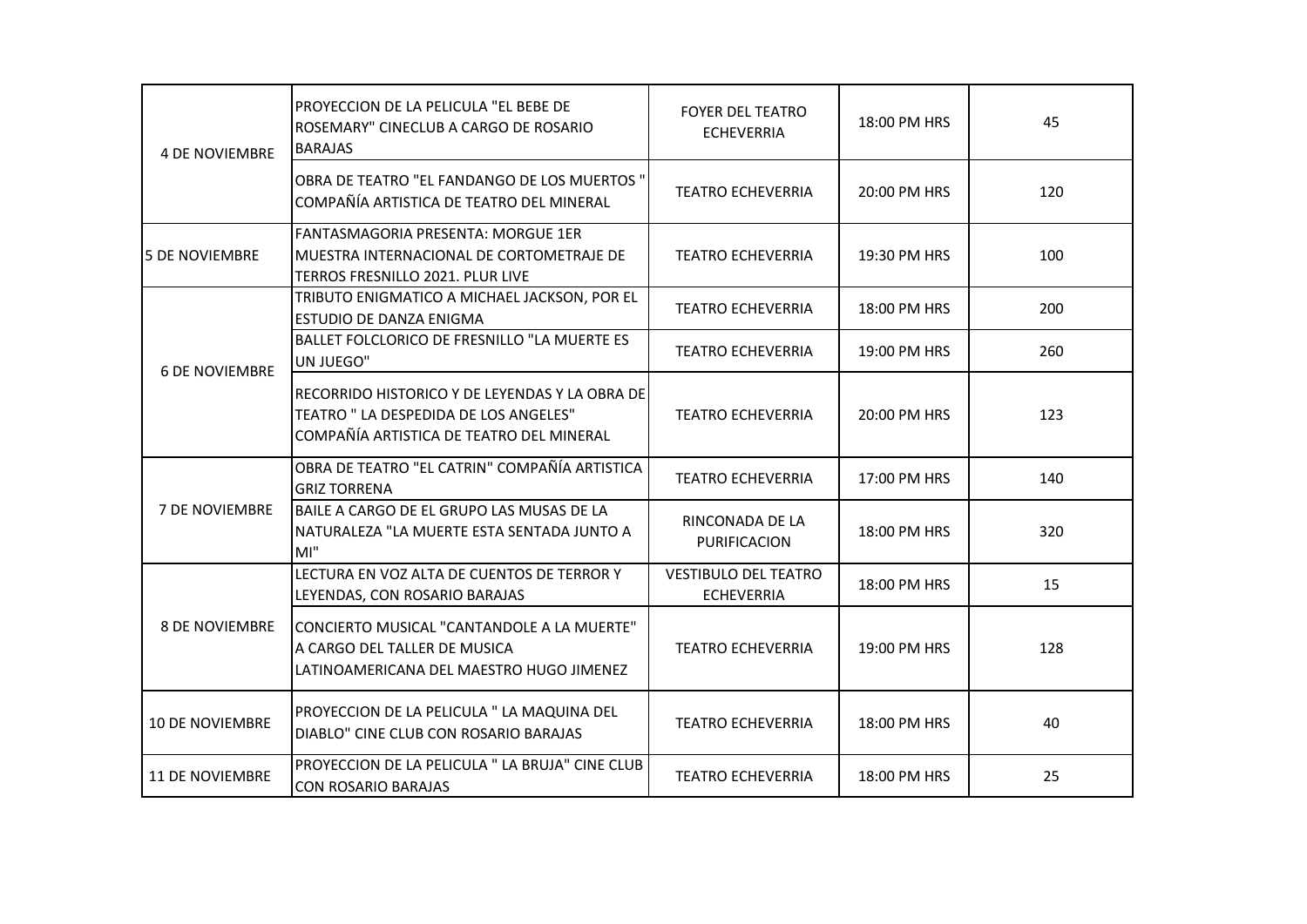|                        |                                                                                                                             | <b>TOTAL MES NOVIEMBRE</b>                   |              | 13850 |
|------------------------|-----------------------------------------------------------------------------------------------------------------------------|----------------------------------------------|--------------|-------|
|                        |                                                                                                                             |                                              |              |       |
| <b>26 DE NOVIEMBRE</b> | RECITAL DE CAMARA A CARGO DEL GRUPO<br><b>ENSAMBLE ARAMARA</b>                                                              | <b>TEATRO ECHEVERRIA</b>                     | 17:00 PM HRS | 60    |
| <b>25 DE NOVIEMBRE</b> | ANSIA" CINE CLUB A CARGO DE ROSARIO BARAJAS                                                                                 | <b>FOYER DEL TEATRO</b><br><b>ECHEVERRIA</b> | 18:00 PM HRS | 30    |
| <b>24 DE NOVIEMBRE</b> | CONCIERTO MUSICAL A CARGO DE MOISER ACOSTA<br>Y FCO. JAVIER MURO GUEVARA                                                    | <b>TEATRO ECHEVERRIA</b>                     | 18:00 PM HRS | 60    |
|                        | PROYECCION DE LA PELICULA "EL EXORCISTA" CINE<br>CLUB A CARO DE ROSARIO BARAJAS                                             | <b>FOYER DEL TEATRO</b><br><b>ECHEVERRIA</b> | 18:00 PM HRS | 22    |
| <b>18 DE NOVIEMBRE</b> | RECORRIDO HIOSTORICO Y DE LEYENDAS CON EL<br>FRESNIBUS, A CARGO DE LA COMPAÑÍA ARTISTICA<br>DE TEATRO DEL MINERAL Y TURISMO | <b>FOYER DEL TEATRO</b><br><b>ECHEVERRIA</b> | 18:00 PM HRS | 23    |
| 14 DE NOVIEMBRE        | FESTIVAL LATINO DIA DE MUERTOS, GRUPO ENIGMA,<br>MI ESCENCIA Y RITMOS LATINOS                                               | <b>TEATRO ECHEVERRIA</b>                     | 19:00 PM HRS | 180   |
| 13 DE NOVIEMBRE        | TEATRO DE CALLE CON LA OBRA CUERNOS DE LA<br>LUNA                                                                           | <b>TEATRO ECHEVERRIA</b>                     | 19:00 PM HRS | 225   |
|                        | OBRA DE TEATRO " AKELARRE DE LA BRUJA"                                                                                      | <b>TEATRO ECHEVERRIA</b>                     | 18:00 PM HRS | 150   |
| <b>12 DE NOVIEMBRE</b> | BAILE MODERNO A CARGO DE NAKIRA HOUSE "MIS<br>RAICES, FRIDA"                                                                | <b>HEMICICLO HIDALGO</b>                     | 18:00 PM HRS | 280   |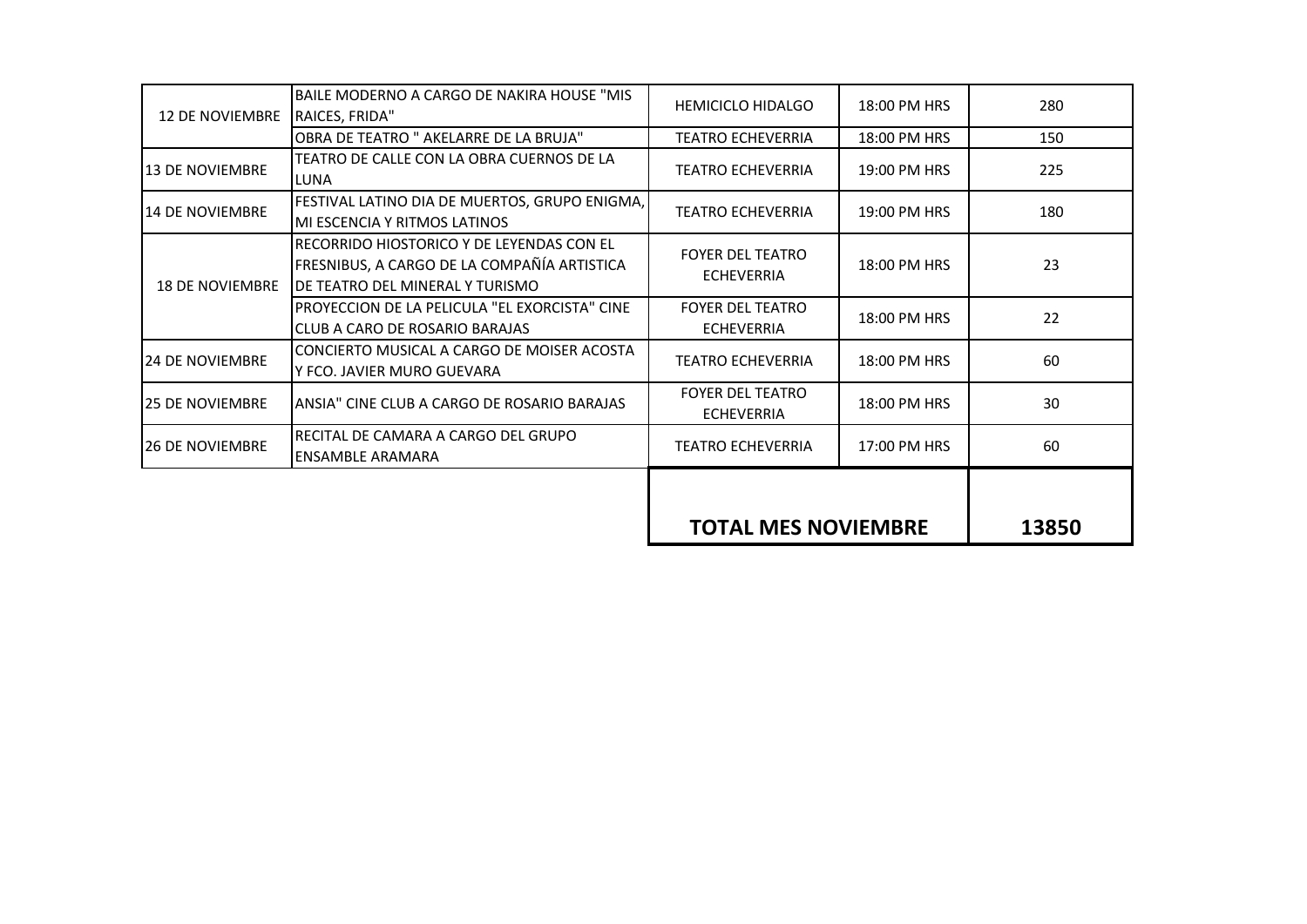| <b>MES DE DICIEMBRE 2021</b> |                                                                                                                  |                                              |                                |                   |
|------------------------------|------------------------------------------------------------------------------------------------------------------|----------------------------------------------|--------------------------------|-------------------|
| <b>FECHA</b>                 | <b>ACTIVIDAD</b>                                                                                                 | <b>LUGAR</b>                                 | <b>HORA</b>                    | <b>ASISTENTES</b> |
|                              | ILUMINANDO EL ESPIRITU NAVIDEÑO                                                                                  | RINCONADA DE LA<br>PURIFICACION              | 19:00 PM HRS                   | 250000            |
| <b>4 DE DICIEMBRE</b>        | CONCIERTO NAVIDEÑO BANDA SINFONICA<br>MUNICIPAL DEL MAESTRO FRANCISCO VANEGAS                                    | PASAJE PEATONAL                              | 17:00 PM HRS                   | 3000              |
|                              | <b>CUENTA CUENTOS NAVIDEÑOS</b>                                                                                  | PASAJE PEATONAL                              | 17:00 PM HRS                   | 350               |
| <b>5 DE DICIEMBRE</b>        | DANZA RECREATIVA CON LIGEROS DANCE                                                                               | RINCONADA DE LA<br>PURIFICACION              | 18:00 PM HRS                   | 350               |
| <b>6 DE DICIEMBRE</b>        | PROYECCION DE LA PELICULA " EL EXPRESO POLAR"                                                                    | <b>TEATRO ECHEVERRIA</b>                     | 11:00 AM HRS                   | 23                |
|                              | BALLET XOCHIQUETZALI, JUBILADOS Y PENSIONADOS<br><b>DEL ISSSTE</b>                                               | <b>JARDIN OBELISCO</b>                       | 17:00 PM HRS                   | 600               |
|                              | PROYECCION DE LA PELICULA "EL EXTRAÑO MUNDO<br>DE JACK"                                                          | <b>TEATRO ECHEVERRIA</b>                     | 11:00 AM HRS                   | 31                |
| <b>7 DE DICIEMBRE</b>        | CUENTA CUENTOS NAVIDEÑOS A CARGO DE CECYT<br><b>ESTACION SAN JOSE</b>                                            | <b>HEMICICLO HIDALGO</b>                     | 17:00 PM HRS                   | 250               |
|                              | CONCIERTO DE JAZZ CON EL TERCETO RESONARE                                                                        | <b>FOYER DEL TEATRO</b><br><b>ECHEVERRIA</b> | 18:00 PM HRS                   | 35                |
|                              | PROYECCION DE LA PELICULA " MILAGRO EN LA<br>CALLE 34"                                                           | <b>TEATRO ECHEVERRIA</b>                     | 11:00 AM HRS                   | 35                |
| <b>8 DE DICIEMBRE</b>        | TALLER DE LECTURA CONALEP FRESNILLO                                                                              | RINCONADA DE LA<br>PURIFICACION              | 18:00 PM HRS                   | 400               |
|                              | CONCIERTO "NAVIDAD A LA LUZ DE LA LUNA"                                                                          | <b>HEMICICLO HIDALGO</b>                     | 18:00 PM HRS                   | 250               |
| 9 DE DICIEMBRE               | LECTURA EN VOZ ALTA EN COORDINACION CON<br><b>BIBLIOTECAS</b>                                                    | <b>HEMICICLO HIDALGO</b>                     | 11:00 AM HRS                   | 150               |
|                              | PROYECCION DE LA PELICULA "EL GRINCH" CINECLUB<br>A CARGO DE ROSARIO BARAJAS                                     | <b>FOYER DEL TEATRO</b><br><b>ECHEVERRIA</b> | 18:00 PM HRS                   | 20                |
|                              | PASTORELA UNID FRESNILLO                                                                                         | PASAJE PEATONAL                              | 18:00 PM HRS                   | 450               |
| <b>10 DE DICIEMBRE</b>       | NARRACION DE CUENTOS NAVIDEÑOS Y EXPOSICION<br>ARTISTICA, A CARGO DEL BACHILLERATO EL SALTO,<br><b>FRESNILLO</b> | <b>JARDIN OBELISCO</b>                       | 12:00 A 16:00 PM<br><b>HRS</b> | 300               |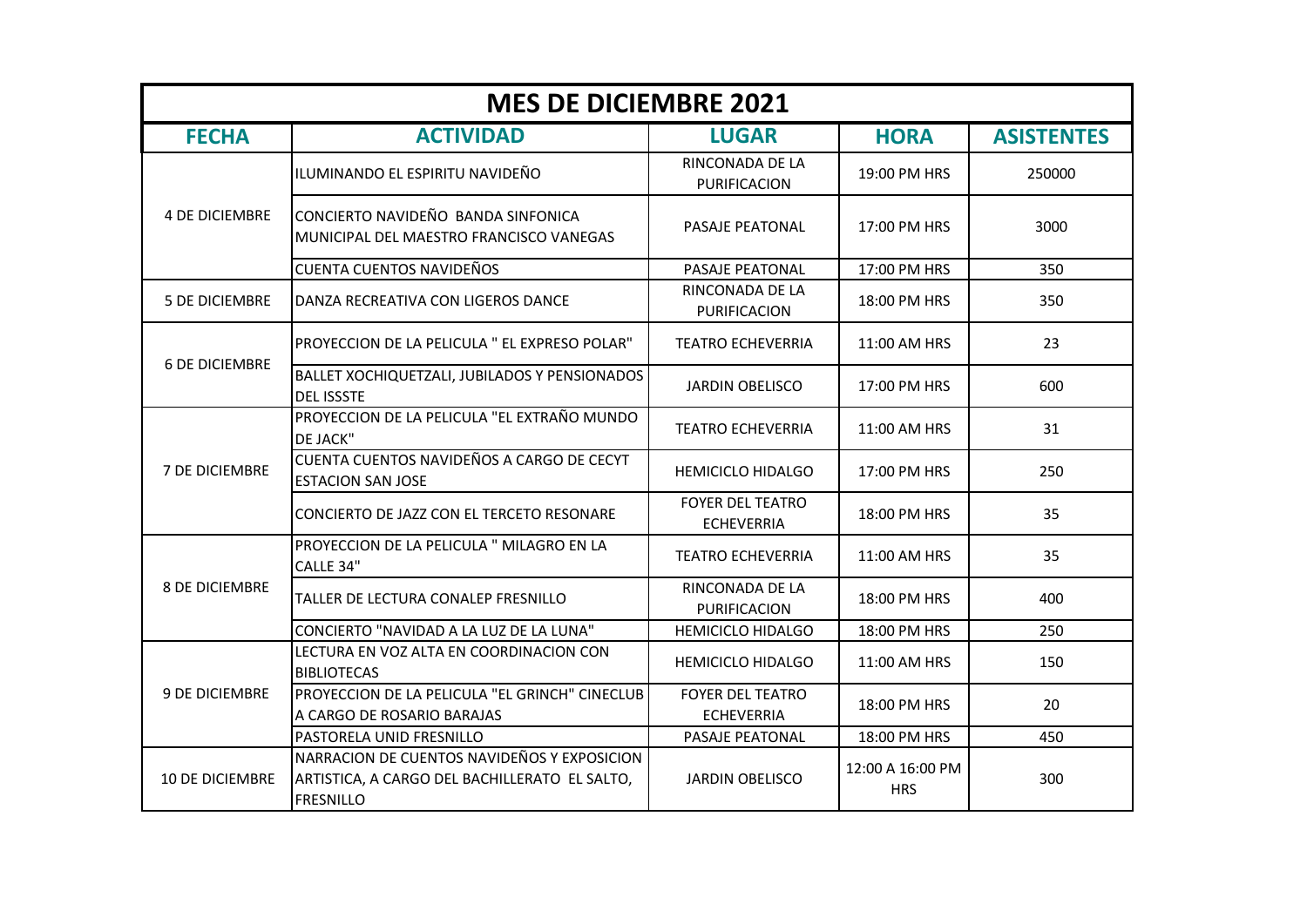|                        | EXHIBICION DE BAILE A CARGO DE BETTY GYM Y<br><b>URBANOS DANCE</b>             | <b>TEATRO ECHEVERRIA</b>                     | 17:00 PM HRS | 350  |
|------------------------|--------------------------------------------------------------------------------|----------------------------------------------|--------------|------|
| 11 DE DICIEMBRE        | EXHIBICION DE BAILE A CARGO DE ROHVE TEAM                                      | <b>TEATRO ECHEVERRIA</b>                     | 19:00 PM HRS | 350  |
|                        | RECORRIDO DE SANTA CLOUS                                                       | PASAJE PEATONAL                              | 19:00 PM HRS | 1092 |
| 12 DE DICIEMBRE        | CONCIERTO MUSICAL "NAVIDAD ANDINA" CON<br><b>GRUPO YETLANETZI</b>              | RINCONADA DE LA<br>PURIFICACION              | 19:00 PM HRS | 400  |
| <b>13 DE DICIEMBRE</b> | LECTURA EN VOZ ALTA SOBRE NAVIDAD CON<br><b>ROSARIO BARAJAS</b>                | <b>VESTIBULO TEATRO</b><br><b>ECHEVERRIA</b> | 18:00 PM HRS | 60   |
|                        | CUENTA CUENTOS NAVIDEÑOS CON LA COMPAÑÍA<br>DE TEATRO DEL MINERAL              | RINCONADA DE LA<br>PURIFICACION              | 18:00 PM HRS | 250  |
| <b>14 DE DICIEMBRE</b> | CONFERENCIA "VALORES Y HUMANISMO EN CUENTO<br>DE NAVIDAD DE CHARLES DICKENS"   | <b>TEATRO ECHEVERRIA</b>                     | 18:00 PM HRS | 150  |
|                        | CONFERENCIA CON LUCIANO TAMAYO                                                 | <b>TEATRO ECHEVERRIA</b>                     | 12:00 HRS    | 50   |
|                        | TALLER DE EXPRESION CORPORAL CON JAVIER<br><b>ORDAZ</b>                        | <b>TEATRO ECHEVERRIA</b>                     | 13:00 PM HRS | 31   |
|                        | DESFILE DE PAYASOS ASOCIACION DE PAYASOS Y<br>MAGOS UNIDOS POR LA PAZ          | <b>CALLES DE LA CIUDAD</b>                   | 16:00 PM HRS | 3100 |
| <b>15 DE DICIEMBRE</b> | SHOW DE PAYASOS NAVIDEÑO, ASOCIACION DE<br>PAYASOS Y MAGOS "UNIDOS POR LA PAZ" | <b>TEATRO ECHEVERRIA</b>                     | 17:00 PM HRS | 175  |
|                        | CUENTA CUENTOS DE NAVIDAD, COMPAÑÍA DE<br><b>TEATRO DEL MINERAL</b>            | PASAJE PEATONAL                              | 18:00 PM HRS | 385  |
|                        | PASTORELA A CARGO DE LA ESCUELA DE<br>ENFERMERIA BEATRIZ GONZALEZ ORTEGA       | RINCONADA DE LA<br><b>PURIFICACION</b>       | 19:00 PM HRS | 280  |
|                        | CONCIERTO DE JAZZ CON EL TERCETO RESONARE                                      | PASAJE PEATONAL                              | 15:30 PM HRS | 40   |
| <b>16 DE DICIEMBRE</b> | EXHIBICION DE PORRA, CON MINEROS SPORT<br><b>CENTER</b>                        | RINCONADA DE LA<br>PURIFICACION              | 17:00 PM HRS | 213  |
|                        | PROYECCION DE LA PELICULA "EL GRINCH" CINECLUB<br>A CARGO DE ROSARIO BARAJAS   | <b>FOYER DEL TEATRO</b><br><b>ECHEVERRIA</b> | 18:00 PM HRS | 40   |
|                        | CUENTA CUENTOS DE NAVIDAD, TEATRO GUIÑOL,<br>PRESENTA LA UAD FRESNILLO         | PASAJE PEATONAL                              | 18:00 PM HRS | 200  |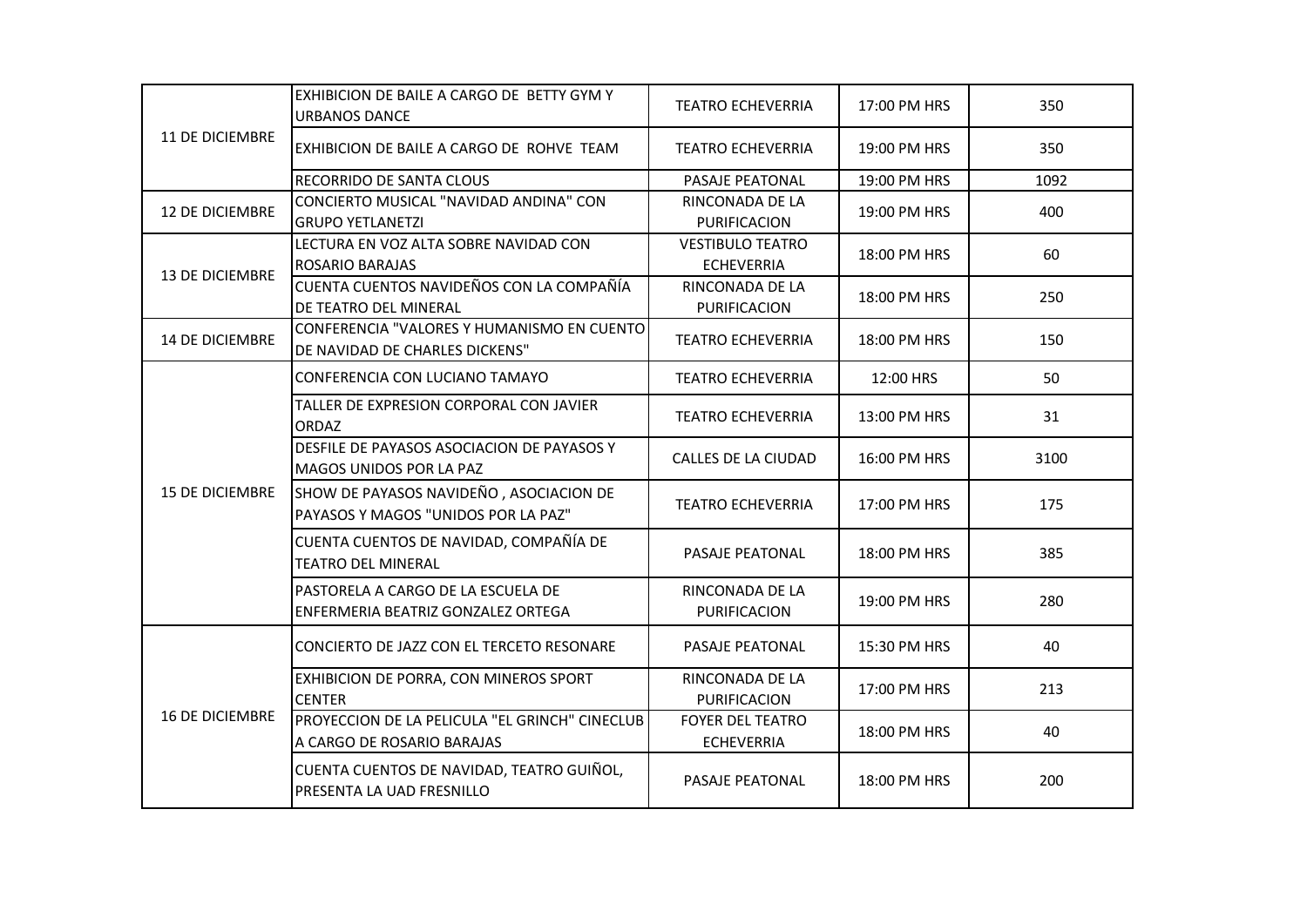|                        | CUENTA CUENTOS DE NAVIDAD A CARGO DE LA<br>COMPAÑÍA DE TEATRO DEL MINERAL              | PISTA DE HIELO                  | 17:00 PM HRS | 220   |
|------------------------|----------------------------------------------------------------------------------------|---------------------------------|--------------|-------|
|                        | CONCIERTO MUSICAL "ROLLER DISCO ESPACIAL" CON<br><b>VILL KRAKEN</b>                    | <b>HEMICICLO HIDALGO</b>        | 18:00 PM HRS | 253   |
| 17 DE DICIEMBRE        | CONCIERTO NAVIDEÑO A CARGO DE LA BANDA<br>SINFONICA MUNICIPALDE FRESNILLO              | <b>TEATRO ECHEVERRIA</b>        | 18:00 PM HRS | 250   |
|                        | SHOW DE IMITACIONCON JULIO CESAR CASTAÑO                                               | RINCONADA DE LA<br>PURIFICACION | 18:00 PM HRS | 150   |
|                        | EXHIBICION DE BAILE CON GRUPO MINIENIGMA Y<br><b>JUNIOR ENIGMA</b>                     | RINCONADA DE LA<br>PURIFICACION | 19:00 PM HRS | 219   |
|                        | RECORRIDO NAVIDEÑO EN EL FRESNIBUS, TURISMO<br><b>FRESNILLO</b>                        | PARROQUIA DE LA<br>PURIFICACION | 17:00 PM HRS | 23    |
| <b>18 DE DICIEMBRE</b> | PASTORELA "ENTRE PLUMAS Y CUERNOS"<br>COMPAÑÍA DE TEATRO DEL MINERAL                   | <b>TEATRO ECHEVERRIA</b>        | 18:00 PM HRS | 250   |
|                        | EXHIBICION DE BAILE CON GRUPO ENIGMA LATINO,<br>ENIGMA JUVENIL Y MI ESCENCIA FRESNILLO | RINCONADA DE LA<br>PURIFICACION | 19:00 PM HRS | 300   |
|                        | CONCIERTO CON VERONICA LAGUNA                                                          | <b>JARDIN OBELISCO</b>          | 18:00 PM HRS | 200   |
| <b>19 DE DICIEMBRE</b> | DESFILE NAVIDEÑO A CARGO DEL INSTITUTO DE LA<br><b>JUVENTUD</b>                        | CALLES DE LA CIUDAD             | 18:00 PM HRS | 10500 |
|                        | <b>CONCIERTO MUSICAL "INTIMO"</b>                                                      | PASAJE PEATONAL                 | 20:00 PM HRS | 150   |
|                        | RECORRIDO NAVIDEÑO EN EL FRESNIBUS, TURISMO<br><b>FRESNILLO</b>                        | PARROQUIA DE LA<br>PURIFICACION | 17:00 PM HRS | 23    |
| 20 DE DICIEMBRE        | A NAVIDAD" ESTUDIO DE MUSICA CLASICA Y CONTEM                                          | PASAJE PEATONAL                 | 17:00 PM HRS | 202   |
|                        | PASTORELA "ENTRE PLUMAS Y CUERNOS"<br>COMPAÑÍA DE TEATRO DEL MINERAL                   | PASAJE PEATONAL                 | 18:00 PM HRS | 250   |
| 21 DE DICIEMBRE        | RECORRIDO NAVIDEÑO EN EL FRESNIBUS, TURISMO<br><b>FRESNILLO</b>                        | PARROQUIA DE LA<br>PURIFICACION | 17:00 PM HRS | 23    |
|                        | PASTORELA "ENTRE PLUMAS Y CUERNOS"<br>COMPAÑÍA DE TEATRO DEL MINERAL                   | <b>TEATRO ECHEVERRIA</b>        | 19:00 PM HRS | 250   |
|                        | RECORRIDO NAVIDEÑO EN EL FRESNIBUS, TURISMO<br><b>FRESNILLO</b>                        | PARROQUIA DE LA<br>PURIFICACION | 17:00 PM HRS | 23    |
| 22 DE DICIEMBRE        | PRESENTACION DE BAILE MODERNO CON NAKIRA<br><b>HOUSE</b>                               | <b>TEATRO ECHEVERRIA</b>        | 18:00 PM HRS | 240   |